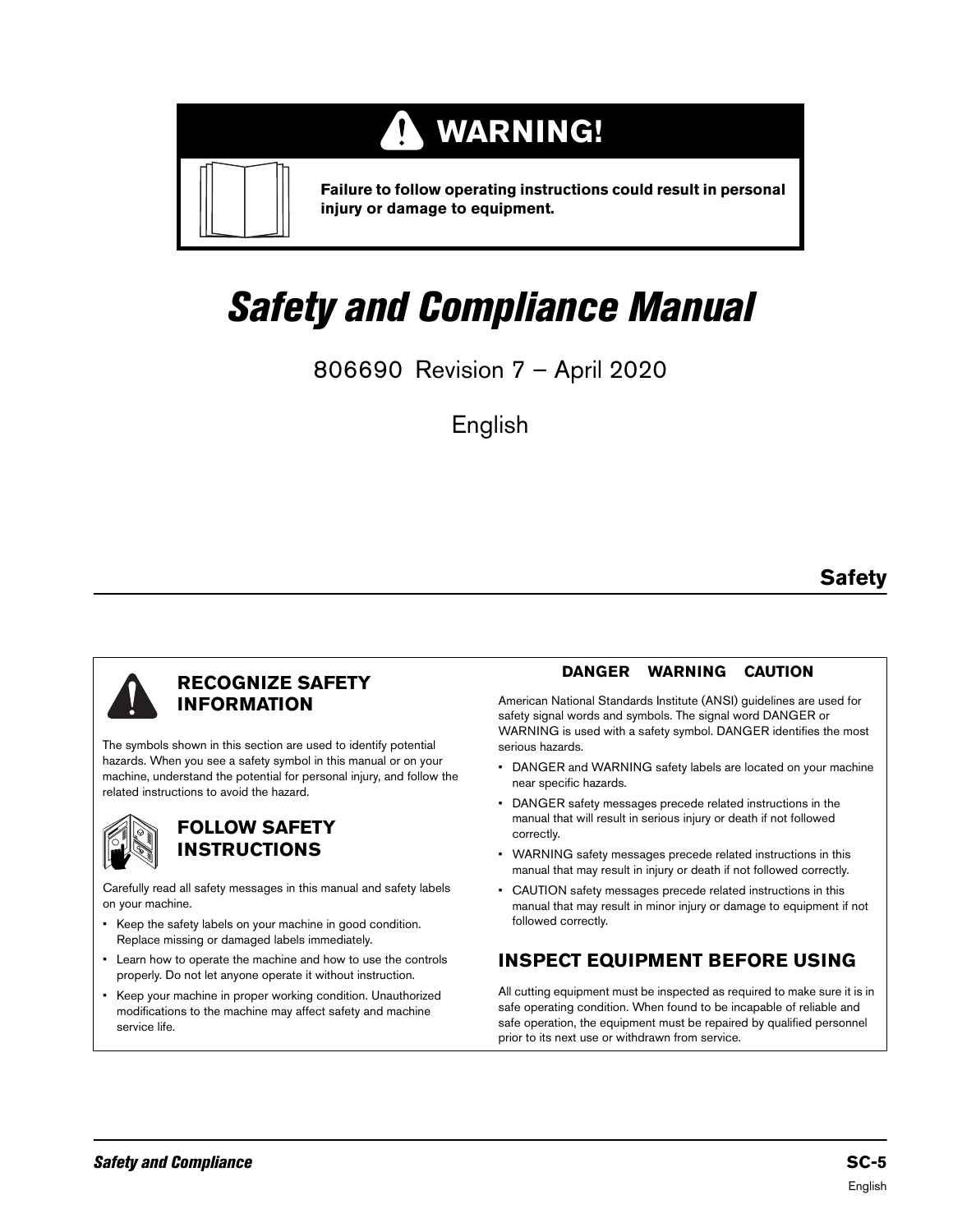# **RESPONSIBILITY FOR SAFETY**

The person or entity responsible for the safety of the workplace must:

- Make sure that operators and their supervisors are trained in the safe use of their equipment, the safe use of the process, and emergency procedures.
- Make sure that all hazards and safety precautions identified herein are communicated to and understood by workers before the start of work.
- Designate approved cutting areas and establish procedures for safe cutting.
- Be responsible for authorizing cutting operations in areas not specifically designed or approved for such processes.
- Make sure that only approved equipment, such as torches and personal protective equipment, are used.
- Select contractors who provide trained and qualified personnel, and who have awareness of the risks involved, to do cutting.
- Tell contractors about flammable materials or hazardous conditions that are specific to the site, or hazardous conditions that they may not be aware of.
- Make sure that the quality and quantity of air for ventilation is such that personnel exposures to hazardous contaminants are below the allowable limits.
- Make sure that ventilation in confined spaces is sufficient to allow adequate oxygen for life support, to prevent accumulation of asphixiants or flammable explosive mixtures, to prevent oxygen-enriched atmospheres, and to keep airborne contaminants in breathing atmospheres below allowable limits.



### **A PLASMA ARC CAN DAMAGE FROZEN PIPES**

Frozen pipes may be damaged or can burst if you attempt to thaw them with a plasma torch.

# **STATIC ELECTRICITY CAN DAMAGE PRINTED CIRCUIT BOARDS**



- Use proper precautions when handling printed circuit boards:
- Store printed circuit boards in anti-static containers.
- Wear a grounded wrist strap when handling printed circuit boards.



# **GROUNDING SAFETY**

**Work lead** Attach the work lead securely to the workpiece or the cutting table with good metal-to-metal contact. Do not connect it to the piece that will fall away when the cut is complete.

**Cutting table** Connect the cutting table to an earth ground, in accordance with appropriate national and local electrical regulations.

#### **Input power**

- Make sure to connect the power cord ground wire to the ground in the disconnect box.
- If installation of the plasma system involves connecting the power cord to the power supply, make sure to connect the power cord ground wire properly.
- Place the power cord's ground wire on the stud first, then place any other ground wires on top of the power cord ground. Tighten the retaining nut.
- Tighten all electrical connections to avoid excessive heating.

#### **ELECTRICAL HAZARDS**

- Only trained and authorized personnel may open this equipment.
- If the equipment is permanently connected, turn it off, and lock out/tag out power before the enclosure is opened.
- If power is supplied to the equipment with a cord, unplug the unit before the enclosure is opened.
- Lockable disconnects or lockable plug covers must be provided by others.
- Wait 5 minutes after removal of power before entering the enclosure to allow stored energy to discharge.
- If the equipment must have power when the enclosure is open for servicing, arc flash explosion hazards may exist. Follow **all** local requirements (NFPA 70E in the USA) for safe work practices and for personal protective equipment when servicing energized equipment.
- Prior to operating the equipment after moving, opening, or servicing, make sure to close the enclosure and make sure that there is proper earth ground continuity to the enclosure.
- Always follow these instructions for disconnecting power before inspecting or changing torch consumable parts.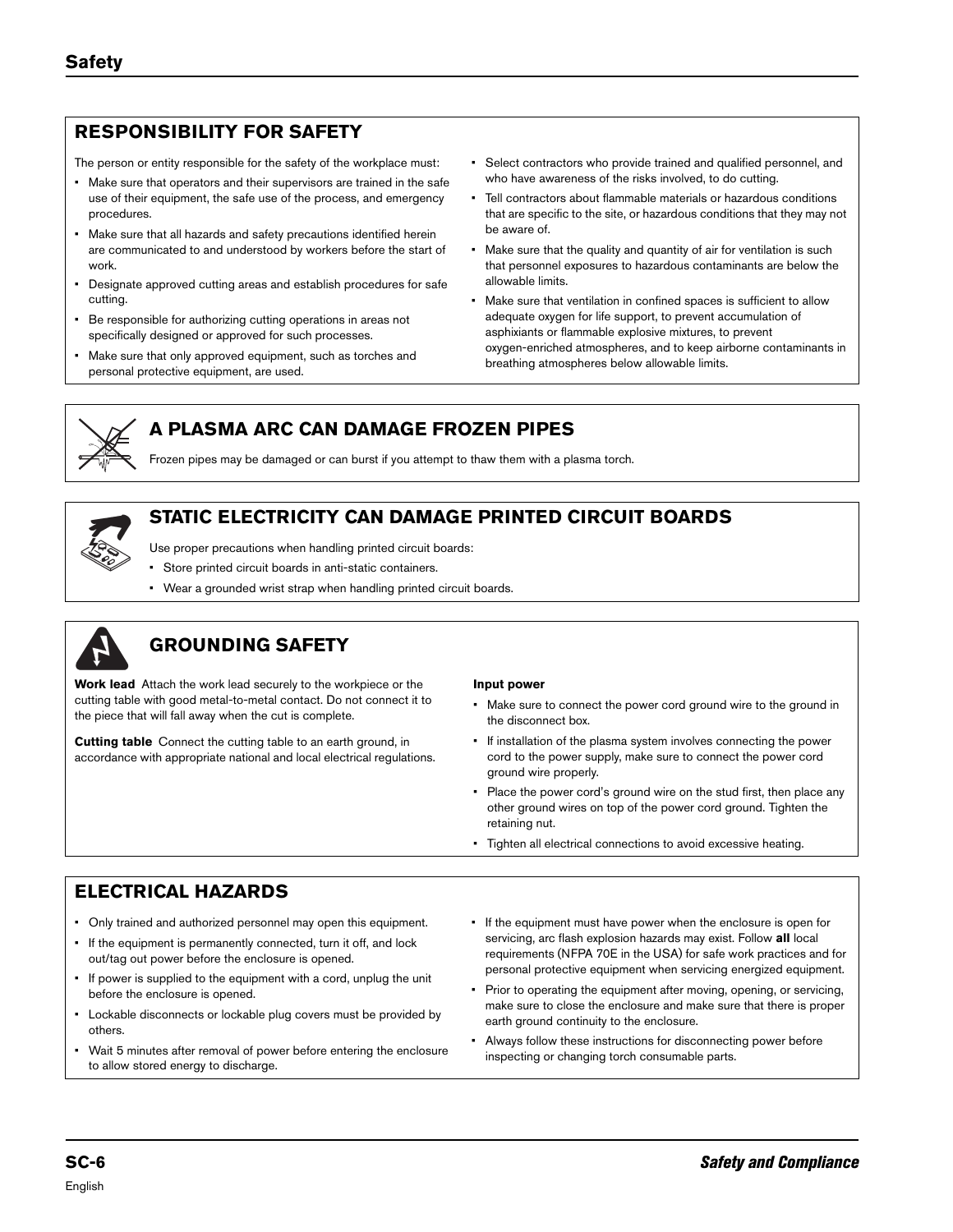

# **ELECTRIC SHOCK CAN KILL**

Touching live electrical parts can cause a fatal shock or severe burn.

- Operating the plasma system completes an electrical circuit between the torch and the workpiece. The workpiece and anything touching the workpiece are part of the electrical circuit.
- In machine torch applications, never touch the torch body, workpiece, or water in a water table when the plasma system is operating.

#### **Electric shock prevention**

**All plasma systems use high voltage in the cutting process (200 to 400 VDC are common). Take the following precautions when operating this system:**

- Wear insulated gloves and boots, and keep your body and clothing dry.
- Do not stand, sit, or lie on or touch any wet surface when using the plasma system.
- Insulate yourself from the work and ground using dry insulating mats or covers big enough to prevent any physical contact with the work or ground. If you must cut in or near a damp area, use extreme caution.
- Provide a disconnect switch close to the power supply with properly sized fuses. This switch allows the operator to turn off the power supply quickly in an emergency situation.
- When using a water table, make sure that it is correctly connected to an earth ground.
- Install and ground this equipment according to the instruction manual and in accordance with national and local regulations.
- Inspect the input power cord frequently for damage or cracking of the cover. Replace a damaged power cord immediately. **Bare wiring can kill.**
- Inspect and replace any worn or damaged torch leads.
- Do not pick up the workpiece, including the waste cutoff, while you cut. Leave the workpiece in place or on the workbench with the work lead attached during the cutting process.
- Before checking, cleaning, or changing torch parts, disconnect the main power or unplug the power supply.
- Never bypass or shortcut the safety interlocks.
- Before removing any power supply or system enclosure cover, disconnect electrical input power. Wait 5 minutes after disconnecting the main power to allow capacitors to discharge.
- Never operate the plasma system unless the power supply covers are in place. Exposed power supply connections present a severe electrical hazard.
- When making input connections, attach a proper grounding conductor first.
- Each plasma system is designed to be used only with specific torches. Do not substitute other torches, which could overheat and present a safety hazard.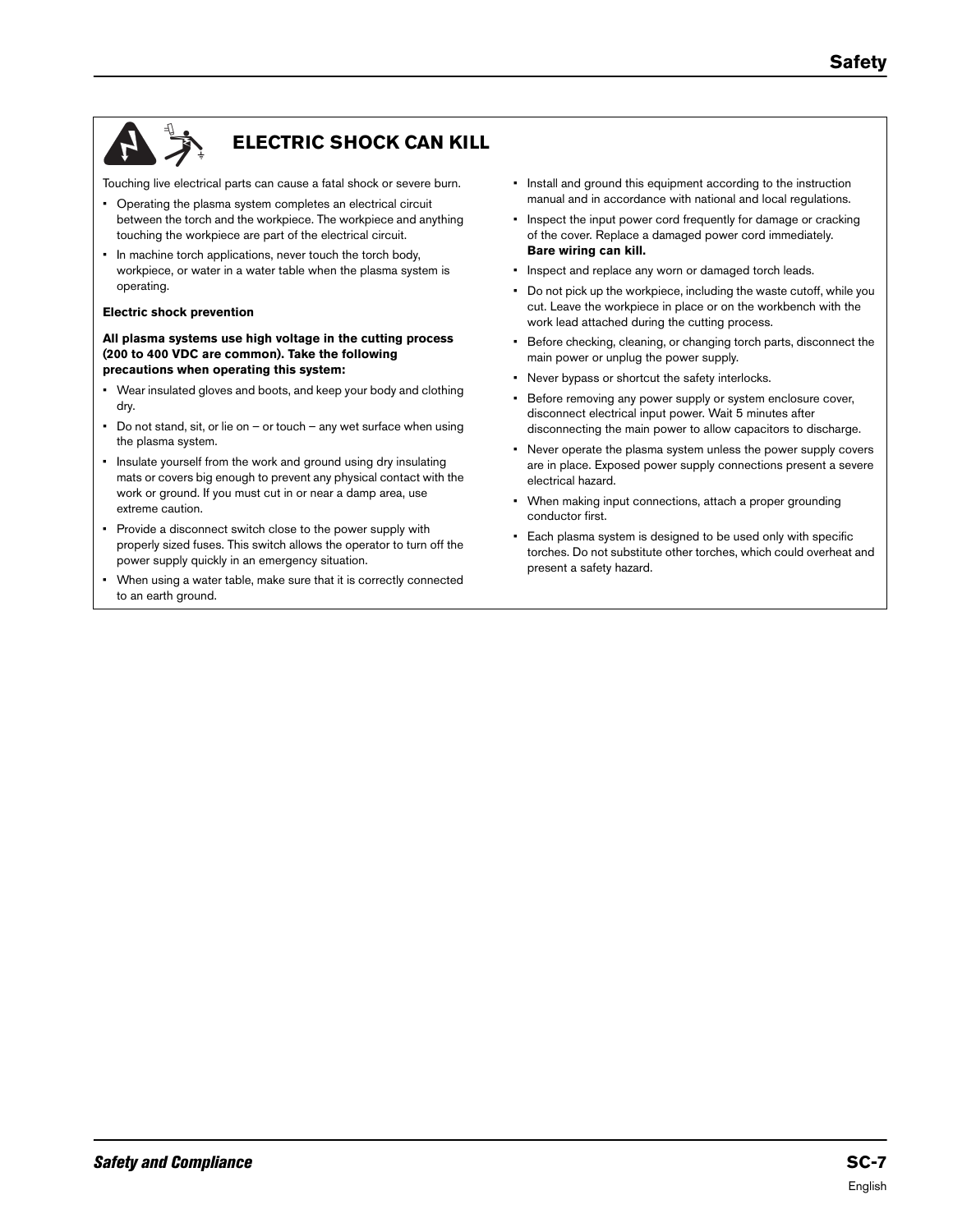

# **CUTTING CAN CAUSE FIRE OR EXPLOSION**

#### **Fire prevention**

- Make sure the cutting area is safe before doing any cutting. Keep a fire extinguisher nearby.
- Remove all flammables within 35 feet (10 m) of the cutting area.
- Quench hot metal or allow it to cool before handling or before letting it touch combustible materials.
- Never cut containers with potentially flammable materials inside they must be emptied and properly cleaned first.
- Ventilate potentially flammable atmospheres before cutting.
- When cutting with oxygen as the plasma gas, an exhaust ventilation system is required.

#### **Explosion prevention**

- Do not use the plasma system if explosive dust or vapors may be present.
- Do not cut pressurized cylinders, pipes, or any closed containers.
- Do not cut containers that have held combustible materials.



#### **WARNING**

operations.

Explosion Hazard Hydrogen Detonation with Aluminum Cutting



When you use a plasma torch to cut aluminum alloys under water or on a water table, a chemical reaction between the water and the workpiece, parts, fine particles, or molten aluminum droplets generates significantly more hydrogen gas than occurs with other metals. This hydrogen gas may get trapped under the workpiece. If exposed to oxygen or air, the plasma arc or a spark from any source can ignite this trapped hydrogen gas, causing an explosion that may result in death, personal injury, loss of property, or equipment damage.

Consult with the table manufacturer and other experts prior to cutting aluminum to implement a risk assessment and mitigation plan that eliminates the risk of detonation by preventing hydrogen accumulation.

Also, make sure that the water table, fume extraction (ventilation), and other parts of the cutting system have been designed with aluminum cutting in mind.

**WARNING** Explosion Hazard Argon-Hydrogen and Methane

Hydrogen and methane are flammable gases that present an explosion hazard. Keep flames away from cylinders and hoses that contain methane or hydrogen mixtures. Keep flames and sparks away from the torch when using methane or argon-hydrogen plasma. **WARNING** Explosion Hazard Underwater Cutting with Fuel Gases Containing Hydrogen • Do not cut underwater with fuel gases containing hydrogen. • Cutting underwater with fuel gases containing hydrogen can result in an explosive condition that can detonate during plasma cutting

#### **Do not cut aluminum alloys underwater or on a water table unless you can prevent the accumulation of hydrogen gas.**

**Note:** With proper mitigation, most aluminum alloys can be plasma cut on a water table. An exception is aluminum-lithium alloys. **Never cut aluminum-lithium alloys in the presence of water.** Contact your aluminum supplier for additional safety information regarding hazards associated with aluminum-lithium alloys.



# **MACHINE MOTION CAN CAUSE INJURY**

When an original equipment manufacturer (OEM) makes a cutting system by combining Hypertherm equipment with other equipment, the end-use customer and the OEM are responsible for providing protection against the hazardous moving parts of this cutting system. However, we advise the following to prevent operator injury and equipment damage:

- Read and follow the instruction manual provided by the OEM.
- Maintain a restricted-access area larger than the maximum movement range of the cutting system's moving parts.
- Where there is a risk of collision, do not allow personnel or equipment near the cutting system's moving parts.
- Avoid accidental contact with the CNC touchscreen or joystick. Accidental contact can activate commands and result in unintended motion.
- Do not service or clean the machinery during operation.
- If servicing is required, enable the safety interlock or disconnect and lock out/tag out power to disable the motors and prevent motion.
- Allow only qualified personnel to operate, maintain, and service the machinery.

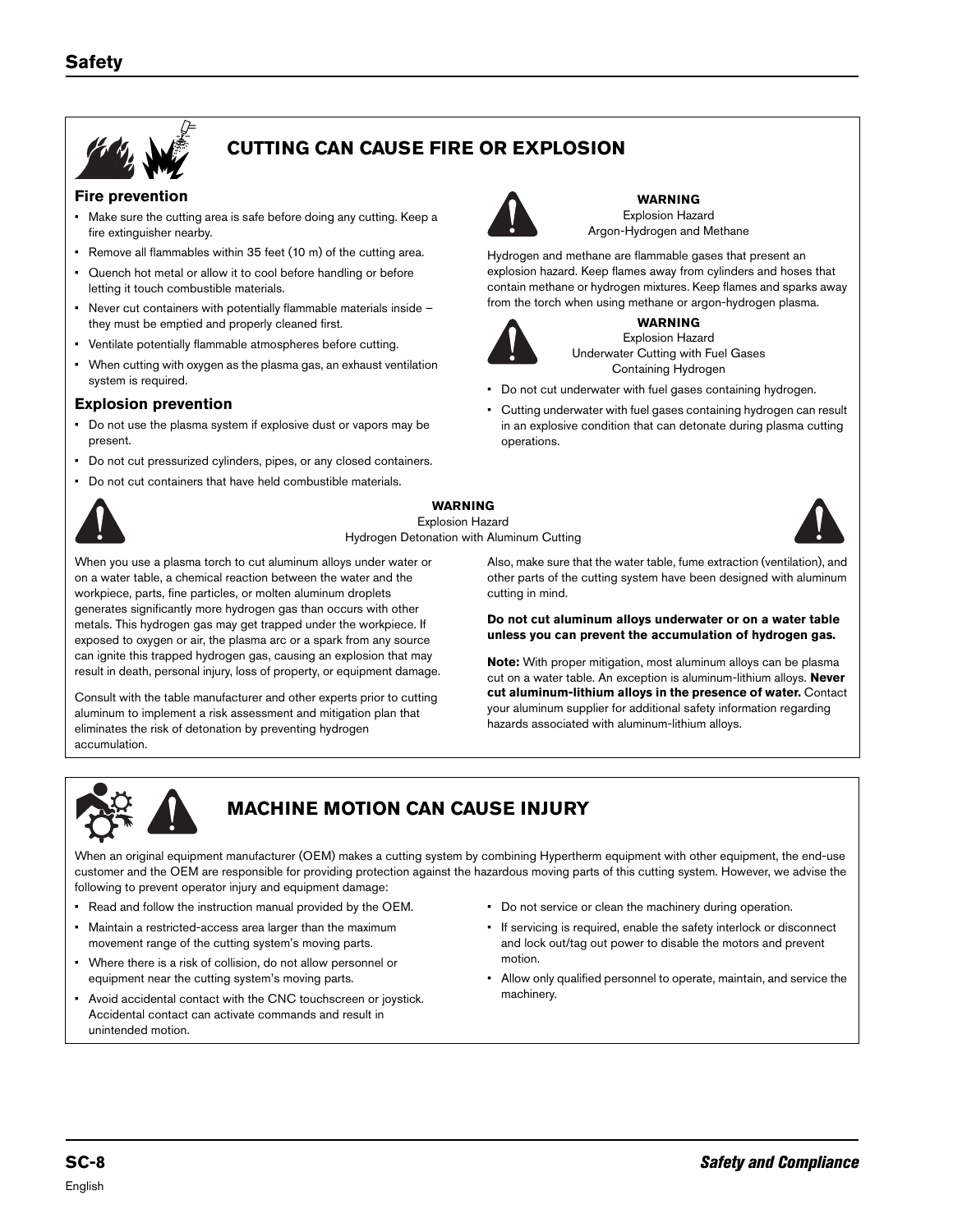# **COMPRESSED GAS EQUIPMENT SAFETY**

- Never lubricate cylinder valves or regulators with oil or grease.
- Use only correct gas cylinders, regulators, hoses, and fittings designed for the specific application.
- Maintain all compressed gas equipment and associated parts in good condition.
- Label and color-code all gas hoses to identify the type of gas in each hose. Consult applicable national and local regulations.



# **GAS CYLINDERS CAN EXPLODE IF DAMAGED**

Gas cylinders contain gas under high pressure. If damaged, a cylinder can explode.

- Handle and use compressed gas cylinders in accordance with applicable national and local regulations.
- Never use a cylinder that is not upright and secured in place.
- Keep the protective cap in place over the valve except when the cylinder is in use or connected for use.
- Never allow electrical contact between the plasma arc and a cylinder.
- Never expose cylinders to excessive heat, sparks, slag, or open flame.
- Never use a hammer, wrench, or other tool to open a stuck cylinder valve.



# **TOXIC FUMES CAN CAUSE INJURY OR DEATH**

The plasma arc by itself is the heat source used for cutting. Accordingly, although the plasma arc has not been identified as a source of toxic fumes, the material being cut can be a source of toxic fumes or gases that deplete oxygen.

The fumes produced vary depending on the metal that is cut. Metals that may release toxic fumes include, but are not limited to, stainless steel, carbon steel, zinc (galvanized), and copper.

In some cases, the metal may be coated with a substance that could release toxic fumes. Toxic coatings include, but are not limited to, lead (in some paints), cadmium (in some paints and fillers), and beryllium.

The gases produced by plasma cutting vary based on the material to be cut and the method of cutting, but may include ozone, oxides of nitrogen, hexavalent chromium, hydrogen, and other substances if such are contained in or released by the material being cut.

Caution should be taken to minimize exposure to fumes produced by any industrial process. Depending on the chemical composition and concentration of the fumes (as well as other factors, such as ventilation), there may be a risk of physical illness, such as birth defects or cancer.

It is the responsibility of the equipment and site owner to test the air quality in the cutting area and to make sure that the air quality in the workplace meets all local and national standards and regulations.

The air quality level in any relevant workplace depends on site-specific variables such as:

- Table design (wet, dry, underwater).
- Material composition, surface finish, and composition of coatings.
- Volume of material removed.
- Duration of cutting or gouging.
- Size, air volume, ventilation, and filtration of the workplace.
- Personal protective equipment.
- Number of welding and cutting systems in operation.
- Other workplace processes that may produce fumes.

If the workplace must conform to national or local regulations, only monitoring or testing done at the site can determine whether the workplace is above or below allowable levels.

To reduce the risk of exposure to fumes:

- Remove all coatings and solvents from the metal before cutting.
- Use local exhaust ventilation to remove fumes from the air.
- Do not inhale fumes. Wear an air-supplied respirator when cutting any metal coated with, containing, or suspected to contain toxic elements.
- Make sure that those using welding or cutting equipment, as well as air-supplied respiration devices, are qualified and trained in the proper use of such equipment.
- Never cut containers with potentially toxic materials inside. Empty and properly clean the container first.
- Monitor or test the air quality at the site as needed.
- Consult with a local expert to implement a site plan to make sure air quality is safe.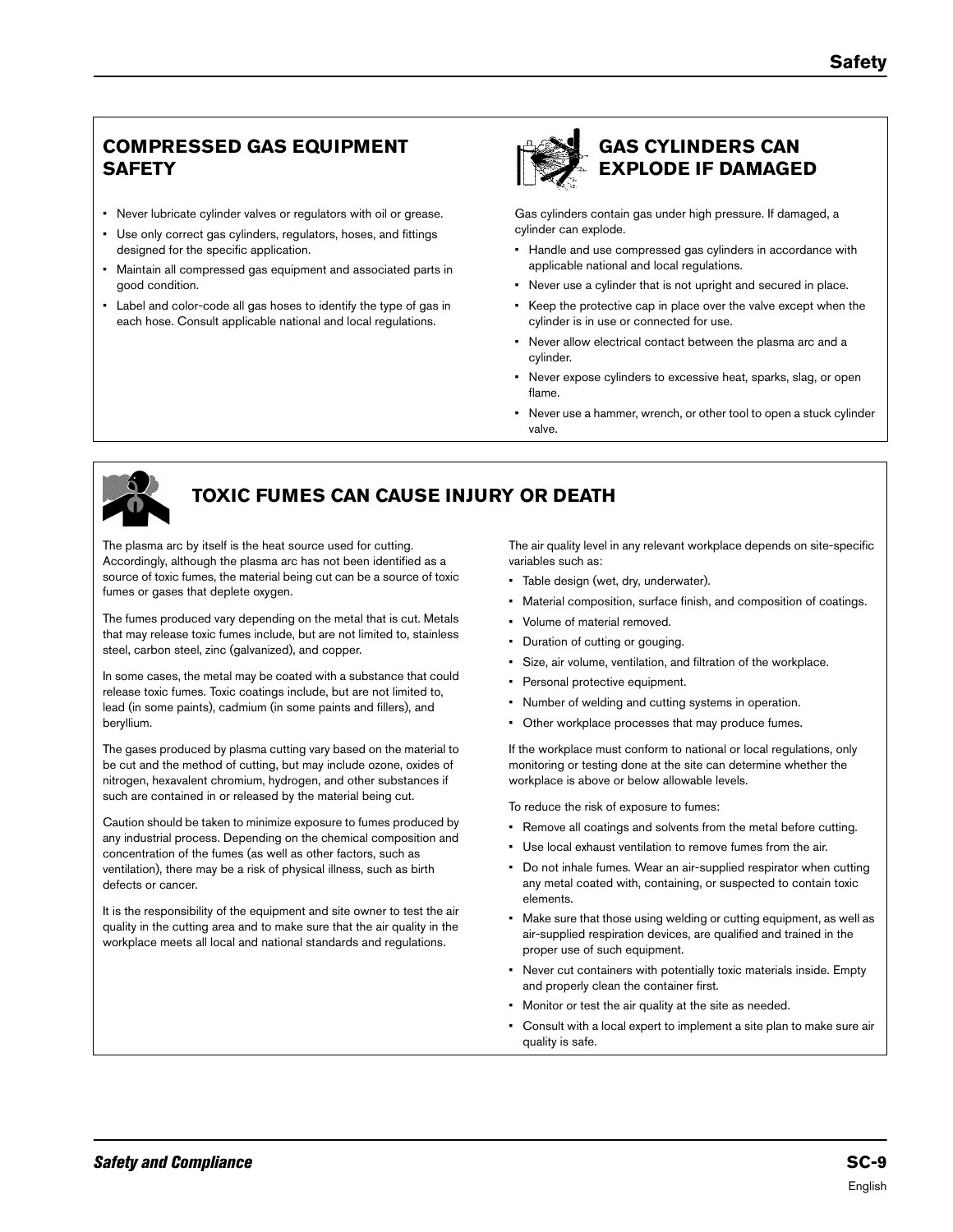

# **A PLASMA ARC CAN CAUSE INJURY AND BURNS**

#### **Instant-on torches**

A plasma arc ignites immediately when the torch switch is activated.

The plasma arc will cut quickly through gloves and skin.

- Keep away from the torch tip.
- Do not hold metal near the cutting path.
- Never point the torch toward yourself or others.

# **ARC RAYS CAN BURN EYES AND SKIN**

**Eye protection** Plasma arc rays produce intense visible and invisible (ultraviolet and infrared) rays that can burn eyes and skin.

- Use eye protection in accordance with applicable national and local regulations.
- Wear eye protection (safety glasses or goggles with side shields, and a welding helmet) with appropriate lens shading to protect your eyes from the arc's ultraviolet and infrared rays.

**Skin protection** Wear protective clothing to protect against burns caused by ultraviolet light, sparks, and hot metal.

• Wear gauntlet gloves, safety shoes, and hat.

- Wear flame-retardant clothing to cover all exposed areas.
- Wear cuffless trousers to prevent entry of sparks and slag.

Also, remove any combustibles, such as a butane lighter or matches, from your pockets before cutting.

**Cutting area** Prepare the cutting area to reduce reflection and transmission of ultraviolet light:

- Paint walls and other surfaces with dark colors to reduce reflection.
- Use protective screens or barriers to protect others from flash and glare.
- Warn others not to watch the arc. Use placards or signs.

| <b>Arc current</b> | <b>Minimum protective</b><br>shade number<br>(ANSI Z49.1:2012) | <b>Suggested shade</b><br>number for comfort<br>(ANSI Z49.1:2012) | <b>OSHA 29CFR</b><br>1910.133(a)(5) | <b>Europe</b><br>EN168:2002 |
|--------------------|----------------------------------------------------------------|-------------------------------------------------------------------|-------------------------------------|-----------------------------|
| Less than 40 A     | 5                                                              | 5                                                                 | 8                                   | 9                           |
| 41 A to 60 A       | 6                                                              | 6                                                                 | 8                                   | 9                           |
| 61 A to 80 A       | 8                                                              | 8                                                                 | 8                                   | 9                           |
| 81 A to 125 A      | 8                                                              | 9                                                                 | 8                                   | 9                           |
| 126 A to 150 A     | 8                                                              | 9                                                                 | 8                                   | 10                          |
| 151 A to 175 A     | 8                                                              | 9                                                                 | 8                                   | 11                          |
| 176 A to 250 A     | 8                                                              | 9                                                                 | 8                                   | 12                          |
| 251 A to 300 A     | 8                                                              | 9                                                                 | 8                                   | 13                          |
| 301 A to 400 A     | 9                                                              | 12                                                                | 9                                   | 13                          |
| 401 A to 800 A     | 10                                                             | 14                                                                | 10                                  | N/A                         |



# **MEDICAL IMPLANT, PACEMAKER, AND HEARING AID OPERATION**

Medical implant, pacemaker, and hearing aid operation can be affected by magnetic fields from high currents.

Medical implant, pacemaker, and hearing aid wearers should consult a doctor before going near any plasma arc cutting and gouging operations.

To reduce magnetic field hazards:

- Keep both the work lead and the torch lead to one side, away from your body.
- Route the torch leads as close as possible to the work lead.
- Do not wrap or drape the torch lead or work lead around your body.
- Keep as far away from the power supply as possible.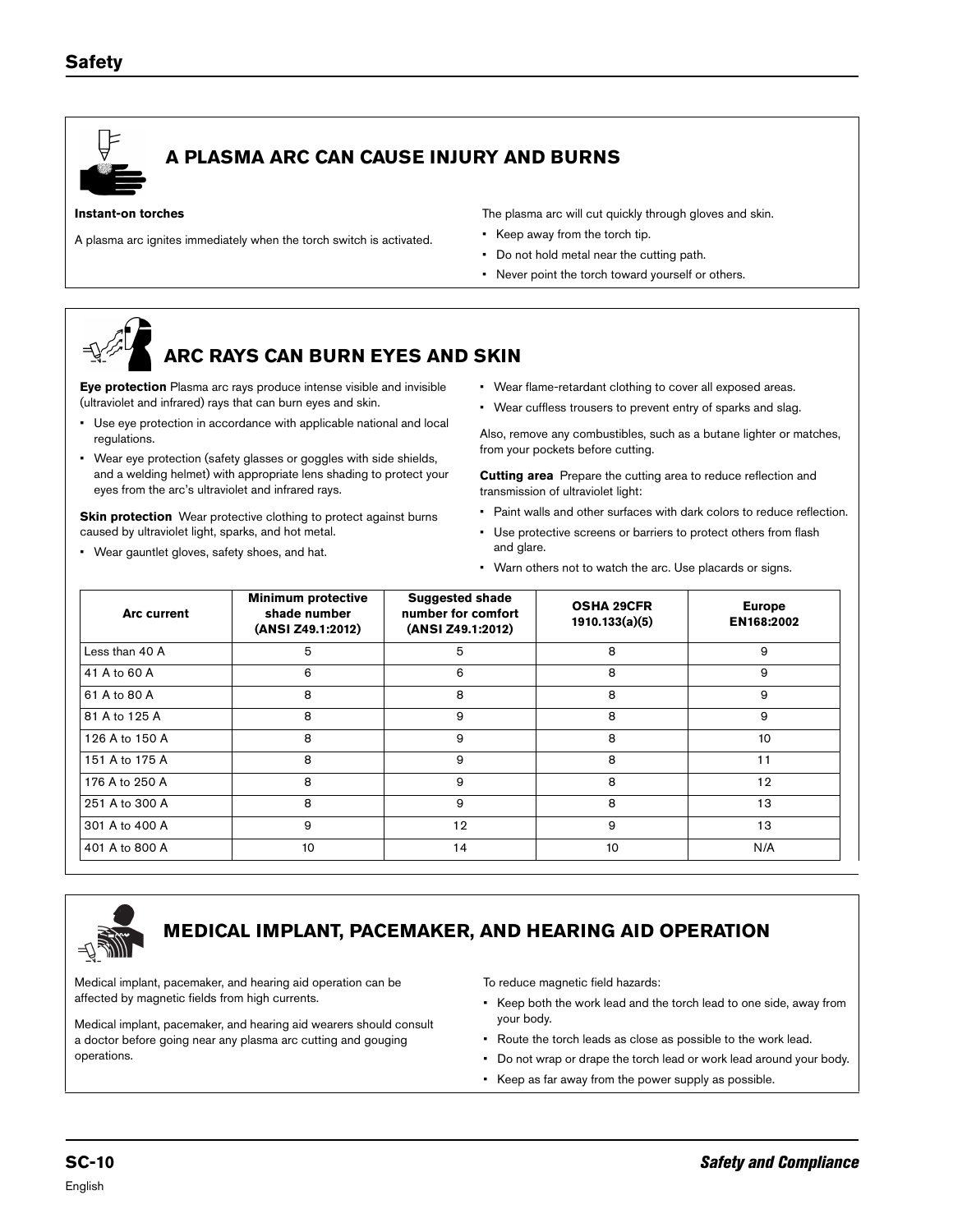

# **NOISE CAN DAMAGE HEARING**

Cutting with a plasma arc can exceed acceptable noise levels as defined by local regulations in many applications. Prolonged exposure to excessive noise can damage hearing. Always wear proper ear protection when cutting or gouging, unless sound pressure level measurements taken at the site have verified personal hearing protection is not necessary per relevant international, regional, and local regulations.

Significant noise reduction can be obtained by adding simple engineering controls to cutting tables such as barriers or curtains positioned between the plasma arc and the workstation, and/or locating the workstation away from the plasma arc. Implement administrative controls in the workplace to restrict access and limit operator exposure time, and screen off noisy areas and/or take measures to reduce reverberation in cutting areas by putting up noise absorbers.

Use ear protectors if the noise is disruptive or if there is a risk of hearing damage after all other engineering and administrative controls have been implemented. If hearing protection is required, wear only approved personal protective equipment such as ear muffs or ear plugs with a noise reduction rating appropriate for the situation. Warn others near the cutting area of possible noise hazards. In addition, ear protection can prevent hot splatter from entering the ear.

# **DRY DUST COLLECTION INFORMATION**

In some workplaces, dry dust can represent a potential explosion hazard.

The U.S. National Fire Protection Association's NFPA standard 68, "Explosion Protection by Deflagration Venting," provides requirements for the design, location, installation, maintenance, and use of devices and systems to vent combustion gases and pressures after any deflagration event. Consult with the manufacturer or installer of any dry dust collection system for applicable requirements before you install a new dry dust collection system or make significant changes in the process or materials used with an existing dry dust collection system.

Consult your local "Authority Having Jurisdiction" (AHJ) to determine whether any edition of NFPA standard 68 has been "adopted by reference" in your local building codes.

Refer to NFPA standard 68 for definitions and explanations of regulatory terms such as deflagration, AHJ, adopted by reference, the Kst value, deflagration index, and other terms.

Note 1 – Unless a site-specific evaluation has been completed that determines that none of the dust generated is combustible, then NFPA standard 68 requires the use of explosion vents. Design the explosion vent size and type to conform to the worst-case Kst value as described in Annex F of NFPA standard 68. NFPA standard 68 does not specifically identify plasma cutting or other thermal cutting processes as requiring deflagration venting systems, but it does apply these new requirements to all dry dust collection systems.

Note 2 – Users should consult and comply with all applicable national, state, and local regulations. Publications do not intend to urge action that is not in compliance with all applicable regulations and standards, and this manual may never be construed as doing so.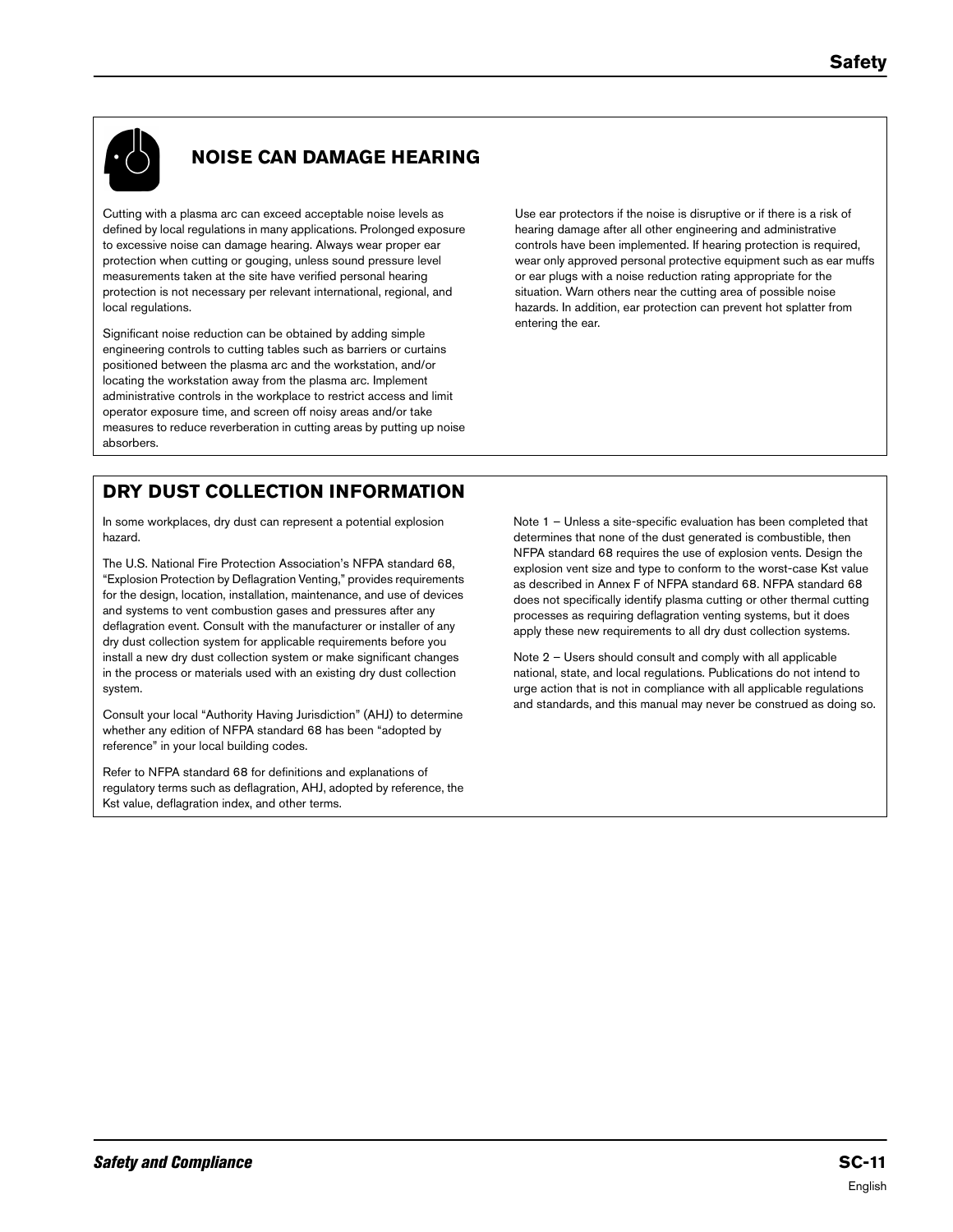# **LASER RADIATION**

#### **Exposure to the laser beam from a laser pointer can result in serious eye injury. Avoid direct eye exposure.**

On products that use a laser pointer for alignment, one of the following laser radiation labels has been applied on the product near where the laser beam exits the enclosure. The maximum output (mV), wavelength emitted (nM), and, if appropriate, pulse duration are also provided.





Additional laser safety instructions:

- Consult with an expert on local laser regulations. Laser safety training may be required.
- Do not allow untrained persons to operate the laser. Lasers can be dangerous in the hands of untrained users.
- Do not look into the laser aperture or beam at any time.
- Position the laser as instructed to avoid unintentional eye contact.
- Do not use the laser on reflective workpieces.
- Do not use optical tools to view or reflect the laser beam.
- Do not disassemble or remove the laser or aperture cover.
- **ADDITIONAL SAFETY INFORMATION**
- 1. ANSI Standard Z49.1, Safety in Welding and Cutting, American Welding Society, 8669 NW 36 Street, # 130, Miami, Florida 33166-6672
- 2. ANSI Standard Z49.2, Fire Prevention in the Use of Cutting and Welding Processes, American National Standards Institute, 25 West 43rd Street, 4th floor, New York, NY 10036
- 3. ANSI Standard Z87.1, Safe Practices for Occupation and Educational Eye and Face Protection, American National Standards Institute, 25 West 43rd Street, 4th floor, New York, NY 10036
- 4. AWS F4.1, Recommended Safe Practices for the Preparation for Welding and Cutting of Containers and Piping That Have Held Hazardous Substances, American Welding Society, 8669 NW 36 Street, # 130, Miami, Florida 33166-6672
- 5. AWS F5.2, Recommended Safe Practices for Plasma Arc Cutting, American Welding Society, 8669 NW 36 Street, # 130, Miami, Florida 33166-6672
- Modifying the laser or product in any way can increase the risk of laser radiation.
- Use of adjustments or performance of procedures other than those specified in this manual may result in hazardous laser radiation exposure.
- Do not operate in explosive atmospheres, such as in the presence of flammable liquids, gases, or dust.
- Use only laser parts and accessories that are recommended or provided by the manufacturer for your model.
- Repairs and servicing **must** be performed by qualified personnel.
- Do not remove or deface the laser safety label.
- 6. CGA Pamphlet P-1, Safe Handling of Compressed Gases in Cylinders, Compressed Gas Association, 14501 George Carter Way, Suite 103, Chantilly, VA 20151
- 7. CSA Standard W117.2, Code for Safety in Welding and Cutting, Canadian Standards Association Standard Sales, 178 Rexdale Boulevard, Rexdale, Ontario M9W 1R3, Canada
- 8. NFPA Standard 51B, Cutting and Welding Processes, National Fire Protection Association, 1 Batterymarch Park, Quincy, MA 02169-7471
- 9. NFPA Standard 70, National Electrical Code, National Fire Protection Association, 1 Batterymarch Park, Quincy, MA 02169-7471
- 10. U.S. Department of Labor Occupational Safety & Health Administration, 200 Constitution Avenue NW, Room Number N3626, Washington, D.C. 20210
- 11. AWS Safety and Health Fact Sheets, American Welding Society, 8669 NW 36 Street, # 130, Miami, Florida 33166-6672, [www.aws.org/technical/facts/](http://www.aws.org/technical/facts/)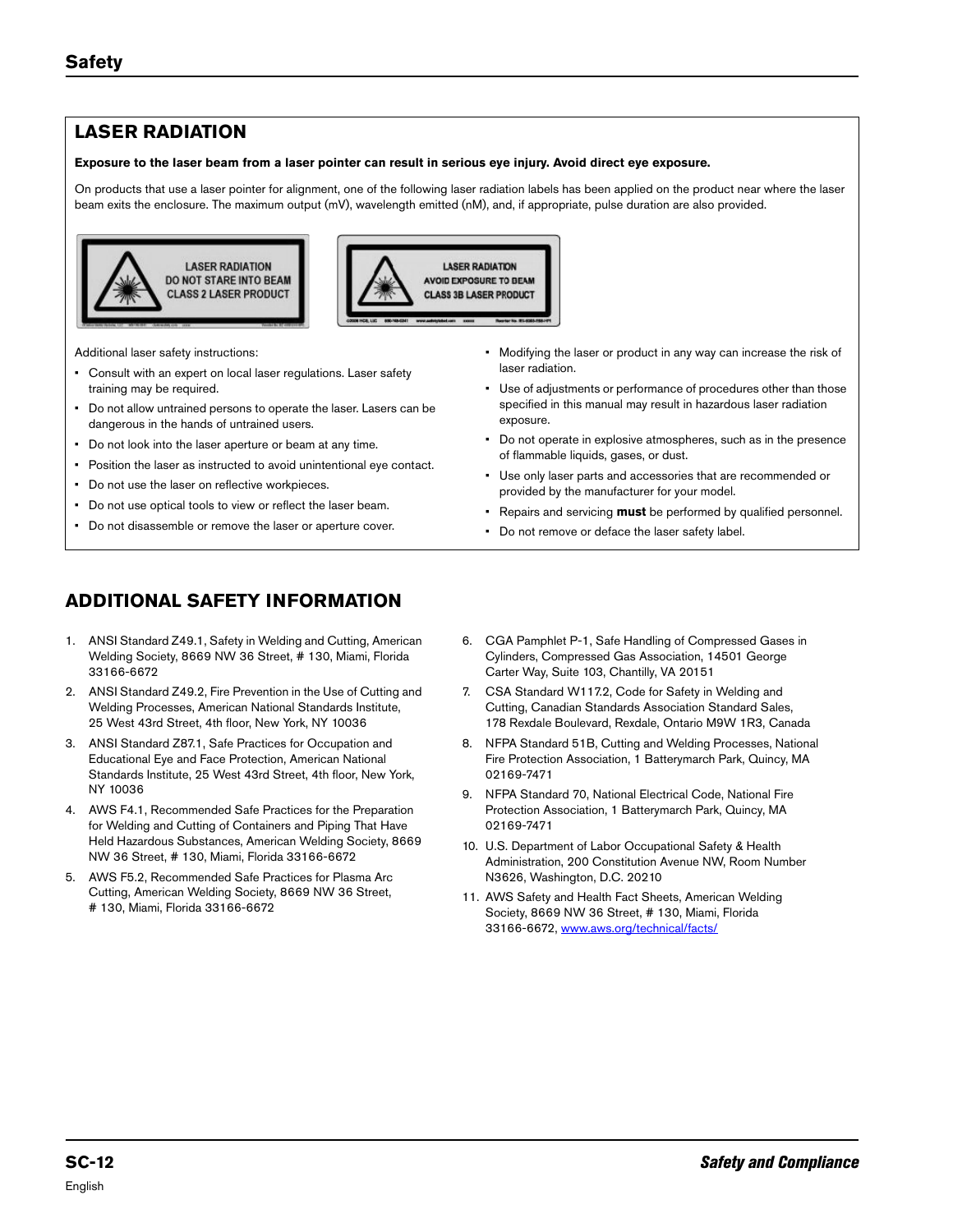### **Introduction**

Hypertherm maintains a global Regulatory Management System to ensure that products comply with regulatory and environmental requirements.

# **National and local safety regulations**

National and Local safety regulations shall take precedence over any instructions provided with the product. The product shall be imported, installed, operated and disposed of in accordance with national and local regulations applicable to the installed site.

# **Certification test marks**

Certified products are identified by one or more certification test marks from accredited testing laboratories. The certification test marks are located on or near the data plate.

Each certification test mark means that the product and its safety-critical components conform to the relevant national safety standards as reviewed and determined by that testing laboratory. Hypertherm places a certification test mark on its products only after that product is manufactured with safety-critical components that have been authorized by the accredited testing laboratory.

Once the product has left the Hypertherm factory, the certification test marks are invalidated if any of the following occurs:

- The product is modified in a manner that creates a hazard or non-conformance with the applicable standards.
- Safety-critical components are replaced with unauthorized spare parts.
- Any unauthorized assembly, or accessory that uses or generates a hazardous voltage is added.
- There is any tampering with a safety circuit or other feature that is designed into the product as part of the certification, or otherwise.

CE marking constitutes a manufacturer's declaration of conformity to applicable European directives and standards. Only those versions of Hypertherm products with a CE Marking located on or near the data plate have been tested for compliance with the European Low Voltage Directive and the European EMC Directive. EMC filters needed to comply with the European EMC Directive are incorporated within versions of the power supply with a CE Marking.

Certificates of compliance for Hypertherm products are available from the Documents Library on the Hypertherm web site at [www.hypertherm.com/docs](http://www.hypertherm.com/docs).

### **Differences in national standards**

Nations may apply different performance, safety or other standards. National differences in standards include, but are not limited to:

- Voltages
- Plug and cord ratings
- Language requirements
- Electromagnetic compatibility requirements

These differences in national or other standards may make it impossible or impractical for all certification test marks to be placed on the same version of a product. For example, the CSA versions of Hypertherm's products do not comply with European EMC requirements, and therefore do not have a CE marking on the data plate.

Countries that require CE marking or have compulsory EMC regulations must use CE versions of Hypertherm products with the CE marking on the data plate. These include, but are not limited to:

- Australia
- New Zealand
- Countries in the European Union
- Russia

It is important that the product and its certification test mark be suitable for the end-use installation site. When Hypertherm products are shipped to one country for export to another country; the product must be configured and certified properly for the end-use site.

#### **Safe installation and use of shape cutting equipment**

IEC 60974-9, titled Arc Welding Equipment – Installation and use, provides guidance in the safe installation and use of shape cutting equipment and the safe performance of cutting operations. The requirements of national and local regulations shall be taken into consideration during installation, including, but not limited to, grounding or protective earth connections, fuses, supply disconnecting device, and type of supply circuit. Read these instructions before installing the equipment. The first and most important step is the safety assessment of the installation.

The safety assessment must be performed by an expert, and determines what steps are necessary to create a safe environment, and what precautions should be adopted during the actual installation and operation.

### **Procedures for periodic inspection and testing**

Where required by local national regulations, IEC 60974-4 specifies test procedures for periodic inspection and after repair or maintenance, to ensure electrical safety for plasma cutting power sources built in conformity with IEC 60974-1. Hypertherm performs the continuity of the protective circuit and insulation resistance tests in the factory as non-operating tests. The tests are performed with the power and ground connections removed.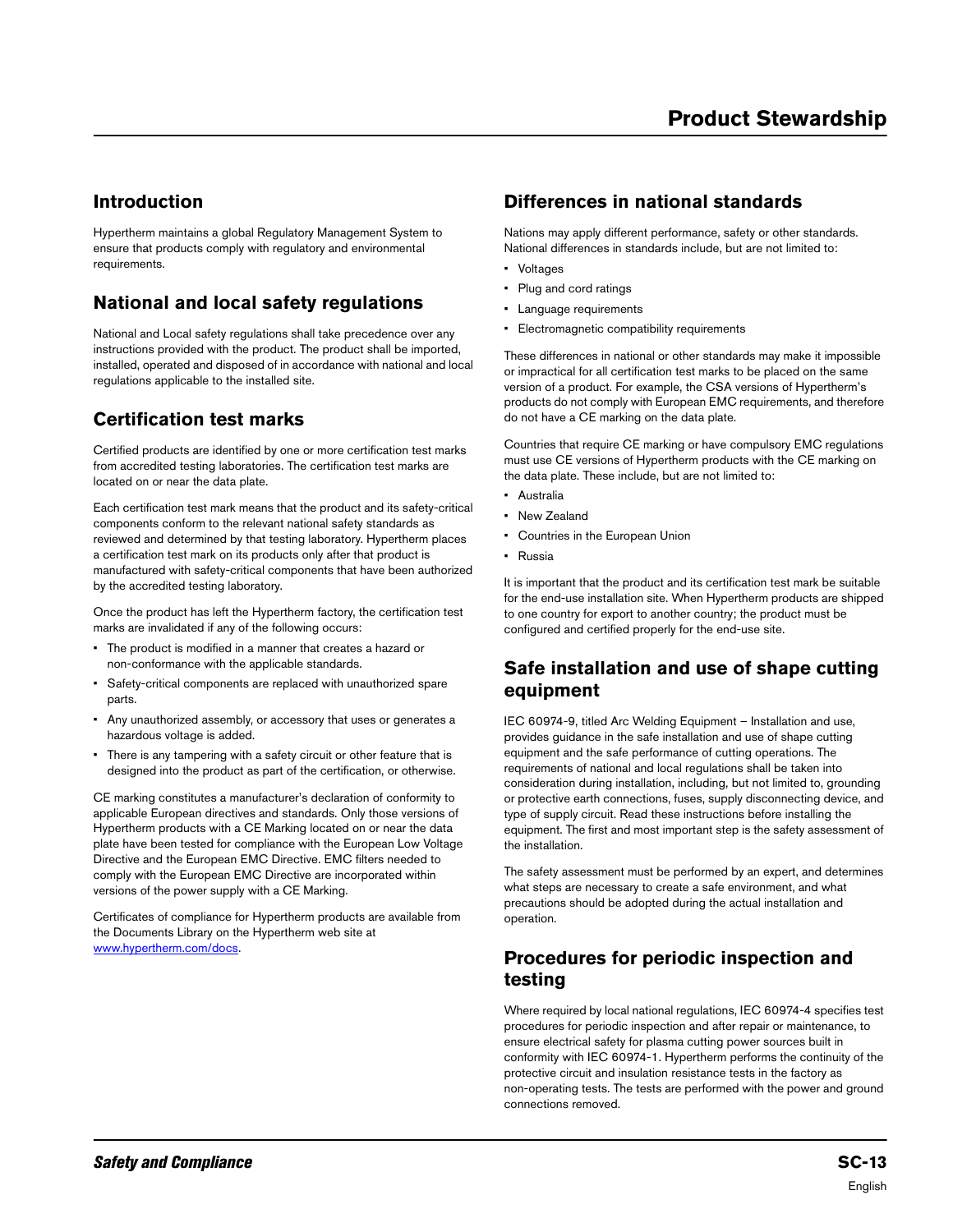Hypertherm also removes some protective devices that would cause false test results. Where required by local national regulations, a label shall be attached to the equipment to indicate that it has passed the tests prescribed by IEC 60974-4. The repair report shall indicate the results of all tests unless an indication is made that a particular test has not been performed.

# **Qualification of test personnel**

Electrical safety tests for shape cutting equipment can be hazardous and shall be carried out by an expert in the field of electrical repair, preferably someone also familiar with welding, cutting, and allied processes. The safety risks to personnel and equipment, when unqualified personnel are performing these tests, may be much greater than the benefit of periodic inspection and testing.

Hypertherm recommends that only visual inspection be performed unless the electrical safety tests are specifically required by local national regulations in the country where the equipment is installed.

# **Residual current devices (RCDs)**

In Australia and some other countries, local codes may require the use of a Residual Current Devices (RCD) when portable electrical equipment is used in the workplace or at construction sites to protect operators from electrical faults in the equipment. RCDs are designed to safely disconnect the mains electrical supply when an imbalance is detected between the supply and return current (there is a leakage current to earth). RCDs are available with both fixed and adjustable trip currents between 6 to 40 milliamperes and a range of trip times up to 300 milliseconds selected for the equipment installation, application and intended use. Where RCDs are used, the trip current and trip time on RCDs should be selected or adjusted high enough to avoid nuisance tripping during normal operation of the plasma cutting equipment and low enough in the extremely unlikely event of an electrical fault in the equipment to disconnect the supply before the leakage current under a fault condition can pose a life threatening electrical hazard to operators.

To verify that the RCDs continue to function properly over time, both the trip current and the trip time should be tested periodically. Portable electrical equipment and RCDs used in commercial and industrial areas in Australia and New Zealand are tested to the Australian standard AS/NZS 3760. When you test the insulation of plasma cutting equipment to AS/NZS 3760, measure the insulation resistance according to Appendix B of the standard, at 250 VDC with the power switch in the ON position to verify proper testing and to avoid the false failure of the leakage current test. False failures are possible because the metal oxide varistors (MOVs) and electromagnetic compatibility (EMC) filters, used to reduce emissions and protect the equipment from power surges, may conduct up to 10 milliamperes leakage current to earth under normal conditions.

If you have any questions regarding the application or interpretation of any IEC standards described here, you are required to consult with an appropriate legal or other advisor familiar with the International Electrotechnical standards, and shall not rely on Hypertherm in any respect regarding the interpretation or application of such standards.

# **Higher-level systems**

When a system integrator adds additional equipment; such as cutting tables, motor drives, motion controllers or robots; to a Hypertherm plasma cutting system, the combined system may be considered a higher-level system. A higher-level system with hazardous moving parts may constitute industrial machinery or robotic equipment, in which case the OEM or end-use customer may be subject to additional regulations and standards than those relevant to the plasma cutting system as manufactured by Hypertherm.

It is the responsibility of the end-use customer and the OEM to perform a risk assessment for the higher-level system, and to provide protection against hazardous moving parts. Unless the higher-level system is certified when the OEM incorporates Hypertherm products into it, the installation also may be subject to approval by local authorities. Seek advice from legal counsel and local regulatory experts if you are uncertain about compliance.

External interconnecting cables between component parts of the higher level system must be suitable for contaminants and movement as required by the final end use installation site. When the external interconnecting cables are subject to oil, dust, water, or other contaminants, hard usage ratings may be required.

When external interconnecting cables are subject to continuous movement, constant flexing ratings may be required. It is the responsibility of the end-use customer or the OEM to ensure the cables are suitable for the application. Since there are differences in the ratings and costs that can be required by local regulations for higher level systems, it is necessary to verify that any external interconnecting cables are suitable for the end-use installation site.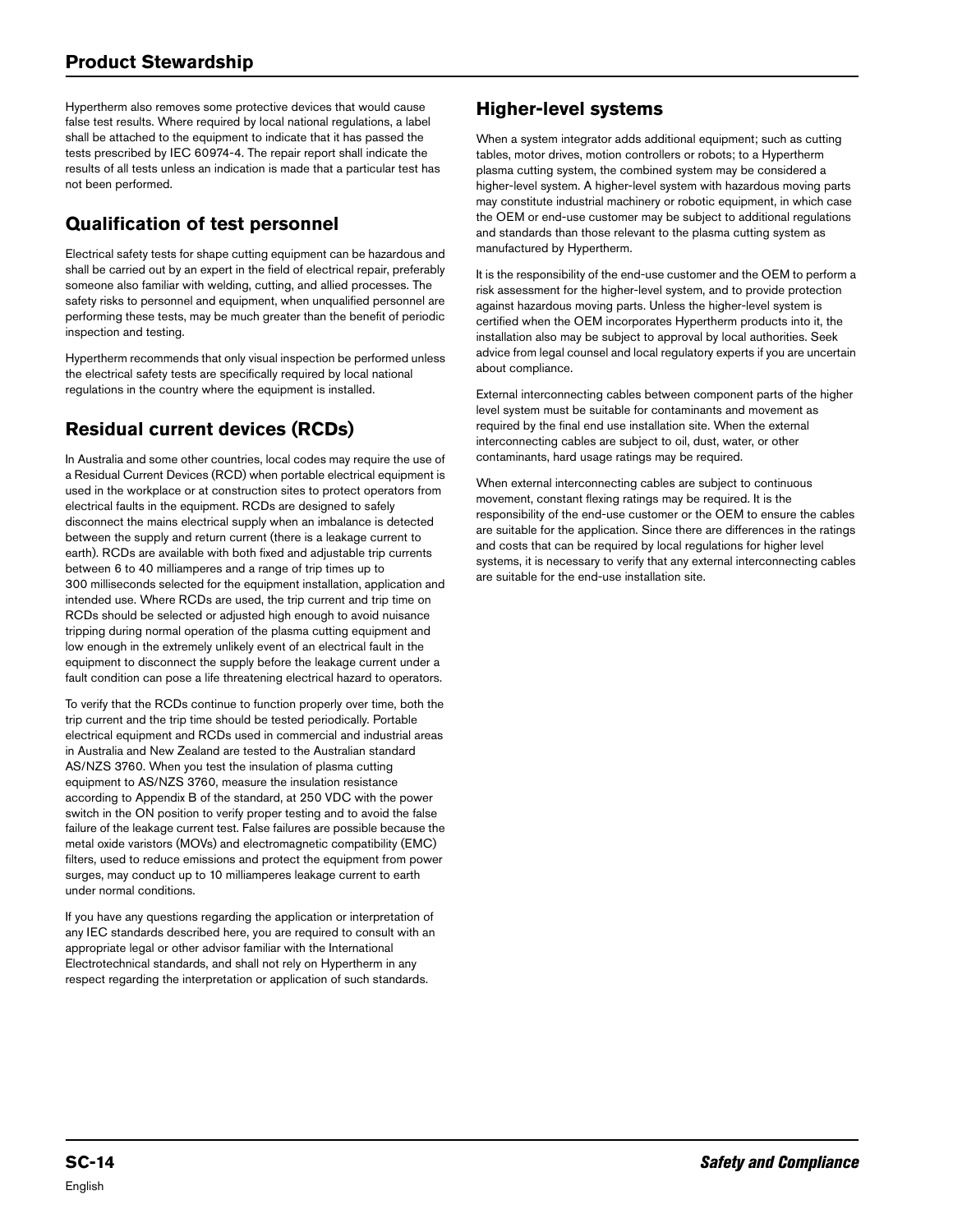### **Introduction**

The Hypertherm Environmental Specification requires RoHS, WEEE and REACH substance information to be provided by Hypertherm's suppliers.

Product environmental compliance does not address the indoor air quality or environmental release of fumes by the end user. Any materials that are cut by the end user are not provided by Hypertherm with the product. The end user is responsible for the materials being cut as well as for safety and air quality in the workplace. The end user must be aware of the potential health risks of the fumes released from the materials being cut and comply with all local regulations.

### **National and local environmental regulations**

National and local environmental regulations shall take precedence over any instructions contained in this manual.

The product shall be imported, installed, operated and disposed of in accordance with all national and local environmental regulations applicable to the installed site.

The European Environmental regulations are discussed later in [The WEEE Directive](#page-10-0).

# **The RoHS directive**

Hypertherm is committed to complying with all applicable laws and regulations, including the European Union Restriction of Hazardous Substances (RoHS) Directive that restricts the use of hazardous materials in electronics products. Hypertherm exceeds RoHS Directive compliance obligations on a global basis.

Hypertherm continues to work toward the reduction of RoHS materials in our products, which are subject to the RoHS Directive, except where it is widely recognized that there is no feasible alternative.

Declarations of RoHS Conformity have been prepared for the current CE versions of Hypertherm products that fall within the scope of the RoHS Directive. These RoHS-compliant products also have a "RoHS mark" near the "CE Marking" on the data plate. Parts and other products manufactured by Hypertherm that are either out of scope or exempt from RoHS are continuously being converted to RoHS compliance in anticipation of future requirements, and there is no "RoHS mark" on their data plates.

# **Proper disposal of Hypertherm products**

Hypertherm plasma cutting systems, like all electronic products, may contain materials or components, such as printed circuit boards, that cannot be discarded with ordinary waste. It is your responsibility to dispose of any Hypertherm product or component part in an environmentally acceptable manner according to national and local codes.

- In the United States, check all federal, state, and local laws.
- In the European Union, check the EU directives, national, and local laws.
- In other countries, check national and local laws.
- Consult with legal or other compliance experts when appropriate.

A variety of options for sustainable disposal of Hypertherm products are available on our website at [www.hypertherm.com/recycle.](http://www.hypertherm.com/recycle)

# <span id="page-10-0"></span>**The WEEE Directive**

The European Parliament and the Council of the European Union authorized Directive 2012/19/EU or WEEE (Waste Electrical and Electronic Equipment) Recast.

As required by the legislation, any Hypertherm product covered by the directive and sold in the EU after August 13, 2005 is marked with the WEEE symbol. This directive encourages and sets specific criteria for the collection, handling, and recycling of EEE waste. Consumer and business-to-business wastes are treated differently (all Hypertherm products are considered business-to-business). Disposal options for Hypertherm systems can be found at [www.hypertherm.com/recycle.](http://www.hypertherm.com/recycle)

The URL is printed on the symbol-only warning label for each CE version Hypertherm plasma system since 2006. The CSA versions of products manufactured by Hypertherm are either out of scope or exempt from **WEEE** 

# **The REACH regulation**

The REACH regulation, in force since June 1, 2007, has an impact on chemicals available to the European market. The REACH regulation requirements for component manufacturers states that the component shall not contain more than 0.1% by weight of the Substances of Very High Concern (SVHC).

Component manufacturers and other downstream users, such as Hypertherm, are obligated to obtain assurances from its suppliers that all chemicals used in or on Hypertherm products will have a European Chemical Agency (ECHA) registration number. To provide chemical information as required by the REACH regulation, Hypertherm requires suppliers to provide REACH declarations and identify any known use of REACH SVHC. Any use of SVHC in amounts exceeding 0.1% w/w of the parts has been eliminated.

The lubricants, sealants, coolants, adhesives, solvents, coatings and other preparations or mixtures used by Hypertherm in, on, for, or with its shape cutting equipment are used in very small quantities (except the coolant) and are commercially available with multiple sources that can and will be replaced in the event of a supplier problem associated with REACH Registration or REACH Authorization (SVHCs).